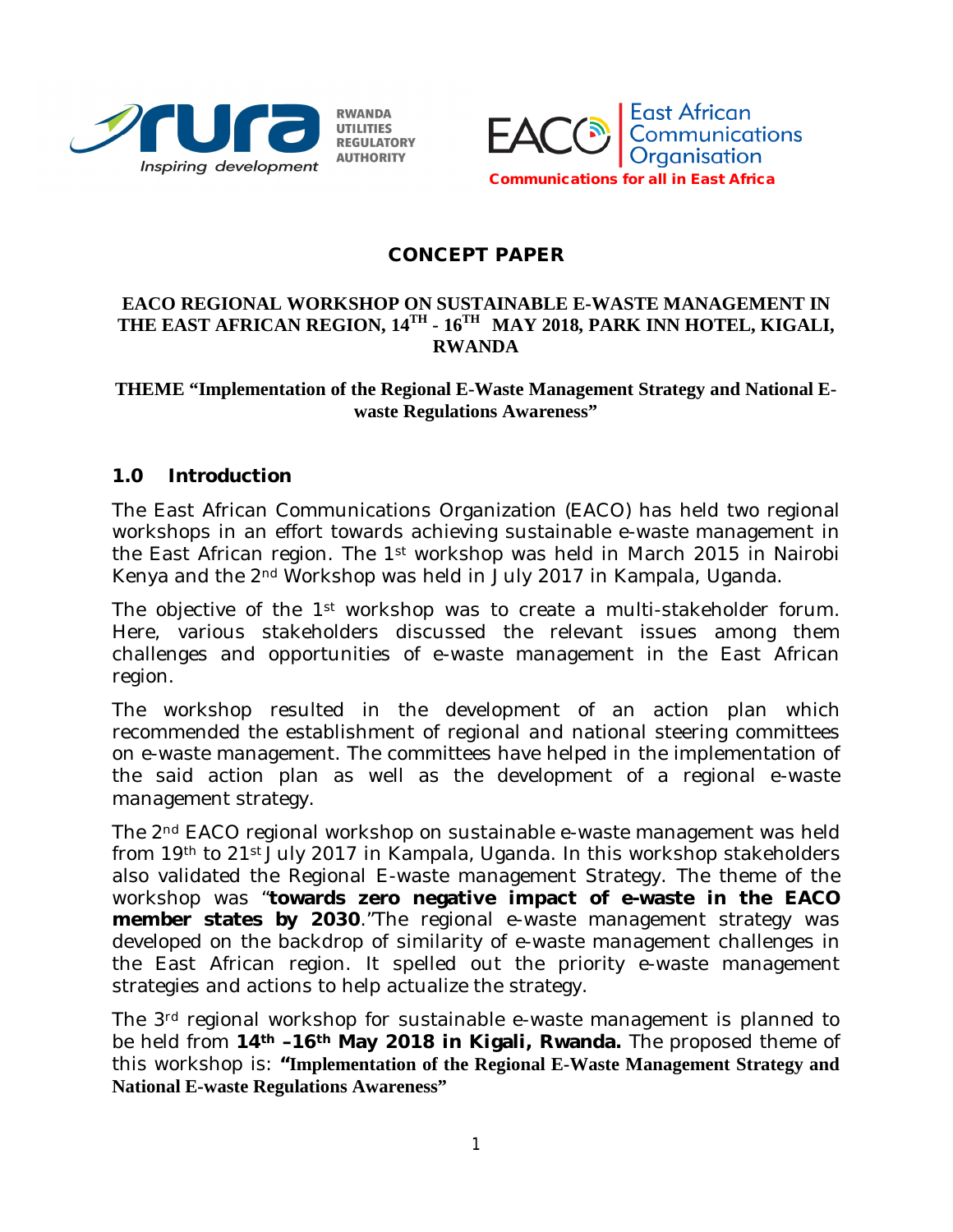## **2.0 Objectives**

The workshop is aimed at;

- a. Evaluating the status of implementation of the regional strategy on ewaste management by EACO member states,
- b. E-Waste management Regulations Awareness the Rwandan Case
- c. To devise sustainable methods/mechanisms for successful implementation of the e-waste management strategy.
- d. Resource mobilization for the Regional Strategy (Identifying strategies for financing of e-waste management initiatives/projects)
- e. Creating a platform to devise ways (Identifying possible mechanisms) of harmonizing regional efforts in e- waste management, keeping in view the global developments,
- f. Proposing strategies towards enhancing stakeholder collaboration and partnership for sustainable e-waste management in the region,
- g. Raising awareness on issues relating to e-waste and its management,
- h. Facilitating the development of sustainable strategies and initiatives for e-waste management in the region.

## **3.0 Workshop content**

The 3-days workshop shall include among others;

- Status review of the regional e-waste management strategy
- Interactive panel sessions to discuss the best practice, challenges and needs in the e-waste management sub-sector and the effective awareness strategies.
- The workshop will be organized as follows:
	- o Each session to be moderated by a moderator.
	- o There will be selected speakers/presenters for each topic to bring the subject into perspective and stimulate the discussion.
	- o A panel of experts/players will discuss the paper or issues highlighted.
	- o After the panel discussion, delegates will be given opportunity to comment or ask questions.
	- o The moderator will at the end summarize the issues and agreed positions.
- the individual sessions and relevant presentations will be structured in such a way that not only to focus on the role and issues pertinent to a particular group or players/stakeholders in e-waste but link or fit into one another in a logical sequence.